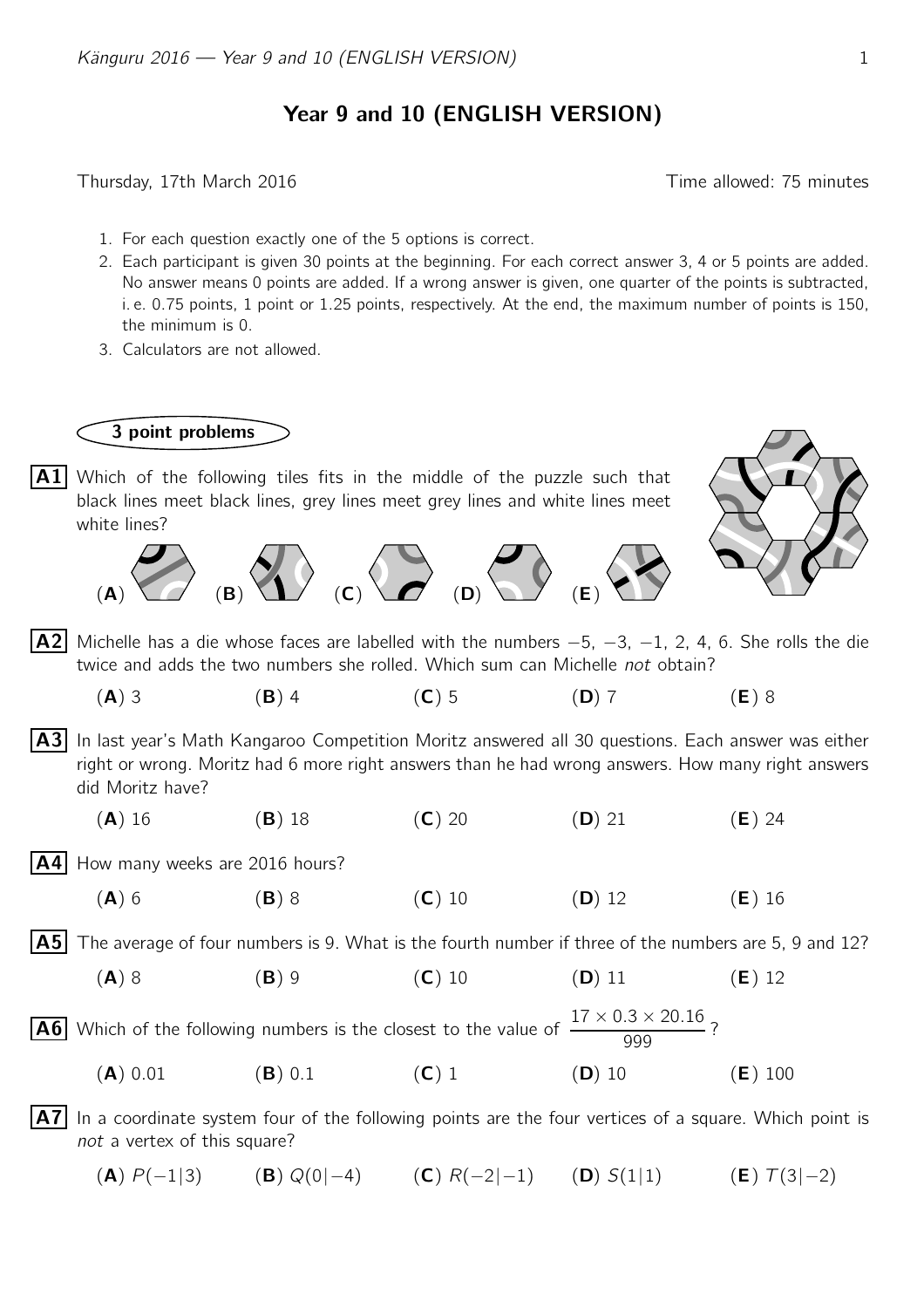$|AB|$  16% of 25 is equal to

(A) 25 % of 16. (B) 18 % of 20. (C) 15 % of 26. (D) 10 % of 30. (E) 36 % of 12.

- $|A9|$  The diagram on the right shows four identical grey rectangles placed inside a square. The area of the small square in the middle is  $4 \text{ cm}^2$ , the area of the outer square is 64 cm<sup>2</sup>. What is the perimeter of each grey rectangle?
	- $(A)$  8 cm  $(B)$  11 cm  $(C)$  14 cm  $(D)$  16 cm  $(E)$  19 cm
- **A10** Four numbers a, b, c, d are such that  $a + 5 = b 1 = c + 3 = d 4$ . Which one of them is the largest?
	- (A) a (B) b (C) c (D) d (E) This is not uniquely determined.

## 4 point problems

- $|B1|$  Football fans were travelling to a match in 18 minibuses. There was an equal number of people in each of them. On the way 6 minibuses broke down and the fans from these buses got on the remaining ones. After that there were 5 more fans in each of these minibuses. How many fans were travelling to the match?
	- (A) 120 (B) 140 (C) 150 (D) 160 (E) 180

**B2** Sven chose five of the numbers 1, 2, 3, 4, 5, 6, 7, 8, 9 and wrote them on a blackboard. He discovered that none of the sums of two different numbers he wrote is equal to 10. Which number did Sven definitely write on the blackboard?

- (A) 4 (B) 7 (C) 2 (D) 8 (E) 5
- $|B3|$  Jil, Candice and Laura are riding bicycles. Jil starts behind Candice and Candice starts behind Laura. During the ride, each of the girls passes exactly once exactly one of the other girls. In how many different orders can they finish the ride?
	- $(A)$  only one  $(B)$  two  $(C)$  three  $(D)$  four  $(E)$  five
- **B4** Peter wants to colour the cells of the  $3\times3$  square shown in such a way that each of the rows, the columns and both diagonals have three cells of three different colours. What is the least number of colours Peter must use?
	- (A) 3 (B) 4 (C) 5 (D) 6 (E) 7



 $(A)$  2 $\sqrt{ }$  $\overline{2} - 1$  (B)  $\sqrt{2} + 1$  (C)  $\sqrt{2} + \frac{1}{4}$ 4 (D)  $\sqrt{2}$ 2  $+ 1$  (**E**)  $3\sqrt{2} - 3$ 

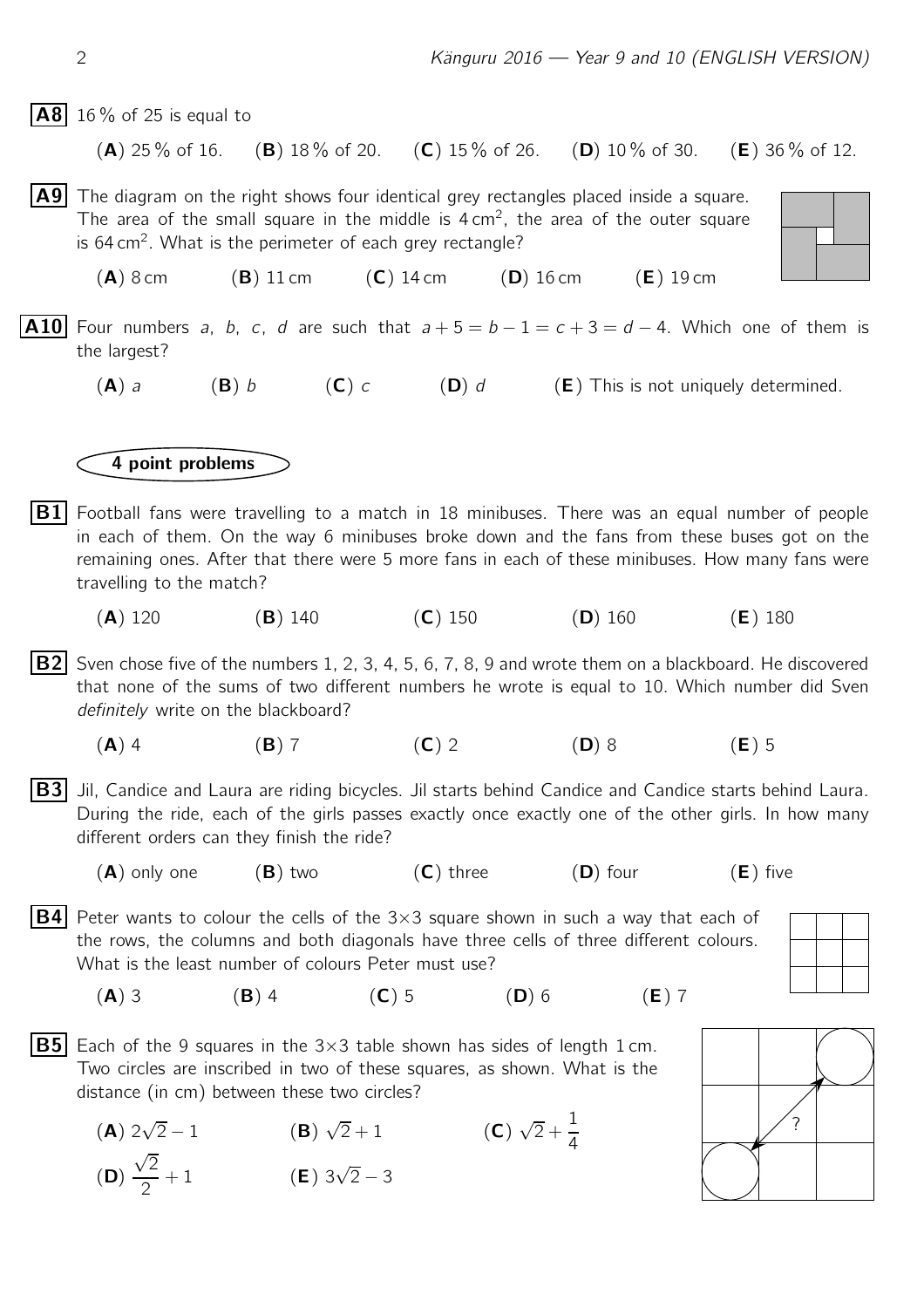

(**A**) 10 (**B**) 12 (**C**) 16 (**D**) 22 (**E**) 24